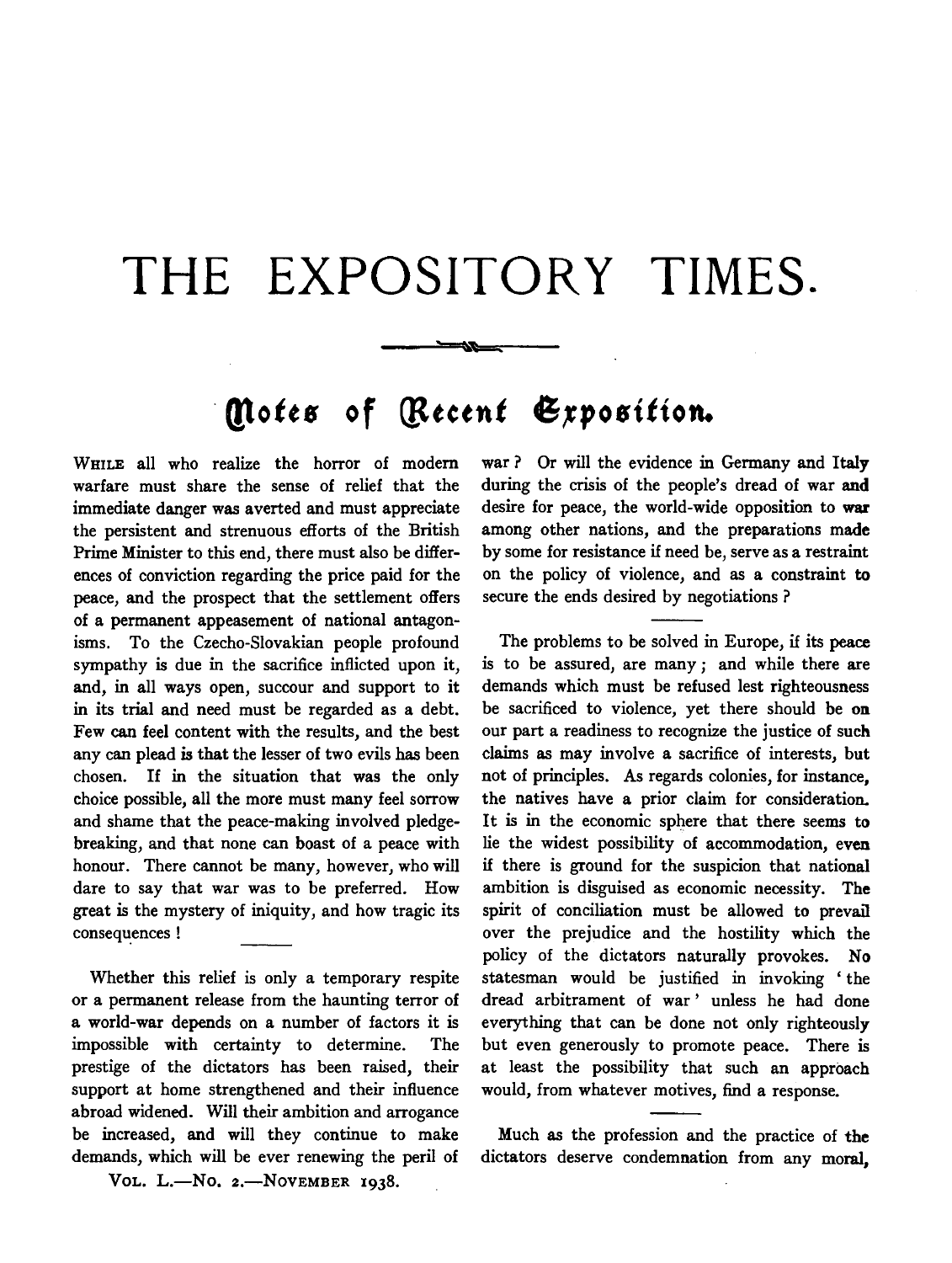not to say Christian standpoint, war-guilt would not be theirs alone; for all the nations are involved in one condemnation. The last war was fought by many in the belief that it was to end war. An opportunity was given to the victorious Powers to make a fresh start in international relations. A few pleaded that a peace of magnanimity, and not of vengeance, should be attempted. But in vain. The post-War treatment of Germany was such as to increase hatred and the resolve of revenge, although there were in Germany many Christian leaders ready to respond to a policy of reconciliation. The League of Nations was formed as an international organ to promote peace, but some of the nations pursued a national policy provocative of war. And at first the victorious Powers used the League to preserve the unjust *status quo.* The treatment of minorities has in some cases been very bad, and the League did not exercise its influence as it should have done to redress grievances. In history there is the inexorable Jaw : 'Be not deceived, God is not mocked: for whatsoever a man soweth, that shall he also reap.' Are we reaping to-day what has been sown?

If there is to be any better future for Europe and not growing disaster, there must be a return to the ways of God.

The Christian Challenge Series has produced a number of excellent little handbooks, but nothing better than the most recent vo1ume issued, on *Clwistian Moral Conduct,* by the Rev. A. E. GARVIE, D.D. (The Unicorn Press ; 3s. 6d. net). Dr. GARVIE is too well known as a great religious thinker to need commendation, and doubtless many who have not read his larger works will be glad to have the substance of his thinking in this small book. It is at once profound, clear, and comprehensive.

He insists on the intimate connexion of faith and works, religion and morality. Christian morality is inseparable from Christian faith. They were gravely mistaken who in the last generation imagined that the edifice of Christian morality could be maintained when the substructure of Christian faith was removed. Time has speedily shown the folly of that expectation. Once the foundation of Christian doctrine was undermined it was not long before the attack was directed against Christian morality. It is only on the basis of Christian truth that Christian standards of conduct can be upheld. The life of love which is the essence of Christian morality draws its motive from the divine love as revealed in Christ, and finds its enabling power in His Holy Spirit:

This view runs counter to the common assumption that man has a sufficiency in himself to attain and live the good life apart from the grace of God. ' Morality assumes that what man ought to do he *can* do, that his freedom matches his duty.' This is a profound error, as men discover when they set themselves seriously to do the good. Then are they constrained to make the sad confession, with St. Paul, ' the good that I would I do not, but the evil that I would not, that I do.' The standard of common decency and morality to which we are accustomed is not the simple product of the natural goodness of man's heart as many suppose. On the contrary, it is the fruit of centuries of Christian doctrine and discipline without which it would speedily wither away. 'This natural goodness in the community which for generations has been under Christian influences cannot be regarded as altogether detached from the divine grace mediated by human lives; and it may be doubted whether apart from such influences the Christian standard at its best would have been recognized, or at its best realized.'

Dr. GARVIE raises the question, What is Christian morality ? Is it in any wise different from ordinary morality ? Has it a distinctive quality of its own ? This is a question which is frequently overlooked. Books on Christian ethics have been written which do not differ greatly from other books on ethics. In them the cardinal virtues are discussed after the manner of the Greek philosophers, and then perhaps, by way of addendum, something is Said about the Christian graces. Christian morality is not presented as an organic whole; rooted in Christian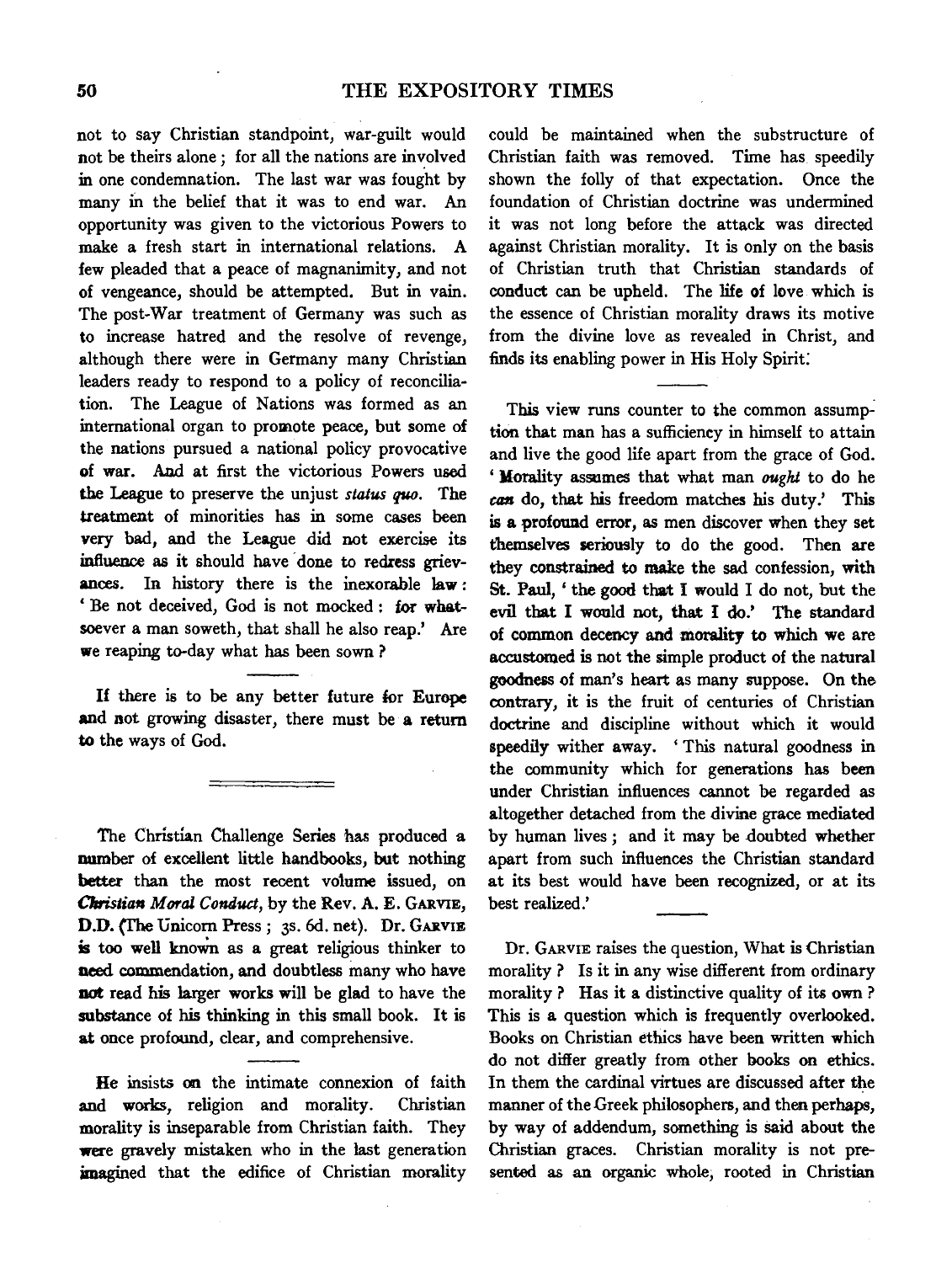truth, and drawing its vitality from Christian faith.

In order to determine what is distinctive in Christian morality we must for one thing understand the governing concept of the Kingdom of God. 'The Kingdom of God, the term so often on the lips of Jesus, is not primarily an ideal of human society to be realized by human effort with the help of God ; it is God's sovereign activity in human history, of which such a society should be the result if men in all their aspiration and endeavour will depend on and submit to that activity. It is God's *rule* to form God's *realm*.' This Kingdom comes through the agency of God's Word, which is a dynamic Word, effecting what it declares. It is not in word only, but in deed and in power. God acts and suffers as well as speaks through the Incarnate Word. 'It is an unhistorical restriction of the Word of God in Christ to limit it to the teaching and example of Jesus, and to exclude the activity of God in the living Christ and the Holy Spirit, as experienced in the primitive church, and as evidenced and interpreted in the New Testament.' The Kingdom of God as presented in the New Testament is 'a *saving sovereignty* in divine passion as well as action.' It is not individual only, but also social. The first company of Jesus' disciples became the nucleus of the primitive Christian community, and the Church throughout history has been both the object and the organ of divine grace, the recipient that it might become the agent of the saving sovereignty. 'All these terms-Kingdom (a rule involves a realm), ekklesia (the called assembly), and Son of Man, present the dynamic Word of God as creative of a community, and of individuals as members of it. Thus Christian morality has necessarily reference to the divine purpose for human society.'

Another great concept which governs Christian morality and gives it its distinctive quality is the concept of grace as revealed in the redemption which is in Christ. ' The grace of our Lord Jesus Christ is the love of God bearing man's burden, sharing man's sorrow, making man's life and death its own concern.' The deepest meaning of the

Incarnation is that the Son of God was identifying Himself with mankind. His death was the consummation of His life as the self-sacrifice of vicarious love. This grace calls for the response of faith, which is ' man's self-identification with God in dependence, submission, and devotion. This Paul describes as being crucified and risen with Christ.'

In the light of these governing concepts it becomes apparent that Christian moral conduct does not consist in obedience to a divine law, but is a participation through love in God's saving activity in Christ. ' Moral conduct is *Christian* when it is in accordance with and advances the Kingdom of God, His redeeming and reconciling purpose in Christ ; and not necessarily so when it conforms to the precept or example of Jesus, or any Scripture precedent.' The law of love to God and man is for the Christian not, strictly speaking, a law at all, in the sense of an outward commandment carrying rewards and penalties. ' It is more like a *natural*  law, which is a description of what natural processes *are,* not an injunction what they *ought* to be.' This is Luther's 'liberty of the Christian man.' This is what Augustine meant when he said, 'Love God and do what you like.'

In this spirit of love the Christian seeks his neighbour's good. What that good consists in must be determined by what is God's will for both. ' God desires all men to be redeemed from sin, reconciled unto Himself, renewed by His Spirit in holiness, and so fitted for the eternal life in heaven. Love for self is the gradual conforming of the imperfect self to that ideal self. Love for a neighbour is doing all possible to enable another to be also so conformed.'

This love and desire to promote a neighbour's well-being will include a real concern for his physical and social good. Necessarily so, for the greater includes the less. ' The Golden Rule is a limitation set on selfishness, not a limit to generosity. He who truly loves will not measure his obligations to others by his expectations from them, but he will give more than he hopes to get.' It will also include, what is far harder, forgiveness. 'Forgiveness is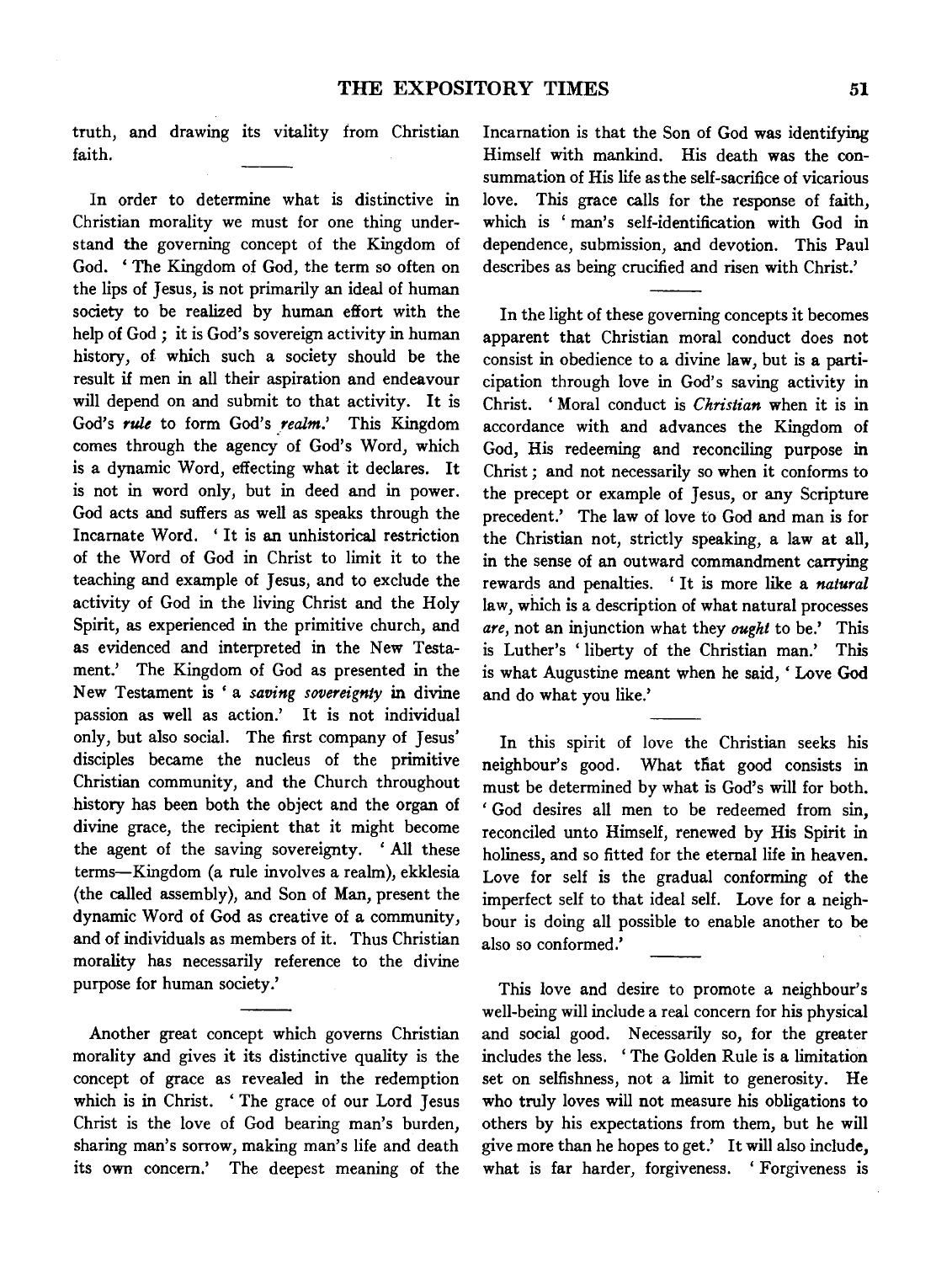the gift of love which costs most, and that gift comes to sinful mankind in the Cross of Christ.' 'Love must always be ready to take the initiative, but the forgiveness is not effective until he who needs to be forgiven has recognized, repented of, renounced and confessed his sin, in response to such an initiative. Love will not wait in cold aloofness until forgiveness is sought, but offers the forgiveness that it may be sought. God's grace in Christ anticipates man's faith, but becomes effective only through faith.'

Theapplicationof Christian principles in particular cases must be made the subject of constant and careful study. How far shall a man sacrifice himself in the service of others ? How best is the neighbour's good to be promoted? 'One cannot but wonder whether the community is not doing too much for some men to allow them the full development of their manhood as God wills it should be. While these warnings may be necessary for some Christian men, it is to be feared that the majority need to be made to realize that the Christian life is, because Christ-like, God-like, a life of self-emptying, self-humbling, self-giving in order that God's saving activity may be made manifest, and His Kingdom may come.'

It must not be lightly assumed, as it is by many, that Christian love in forgiveness excludes all resistance of evil and demands submission to any wrong. Love does not annul, but fulfils law. Love may need to smite that it may save, to be severe that it may be kind. But ' this retributive method must always be subordinate to the redemptive purpose of God. Accordingly, resistance to wrong is only justified if forgiveness and sacrifice are being constantly exercised.'

Early this year there was published ' Doctrine in the Church of England,' as the long-awaited Report of the Commission on Christian Doctrine appointed by the Archbishops of Canterbury and York in 1922. The Report took cognizance of liberal views, in particular on the Doctrines of the Virgin Birth and the Physical Resurrection of Christ, while sounding in general the note of conservative theology. And it was welcomed on the whole by theologians so diverse in standpoint as Dr. N. P. Williams and Dr. H. D. A. Major.

Much has been written about the contents of the Report. It has even been affirmed that the Report leaves people free to believe or reject almost any article of the Christian Creed. This stirred up the Bishop of London to write a little book for laymen in which he pointed out that the Report has to do with Doctrine *in* the Church of England, and is not an exposition of the Doctrine *of* the Church of England. There he also proceeded to criticise certain points in the Report and to set forth in a popular way and from a conservative standpoint the traditional Anglican positions (as stated in the Prayer Book, the Creeds, and to a lesser degree the Articles).

More recently another conservative exposition of Anglican Doctrine has appeared. The writer of it is the Rev. R. S. T. HASLEHURST, B.D., Vice-Chancellor of Chichester Cathedral ; and his aim has been both to expound the Report and to provide a manual for study circles. The work is published in two paper-covered volumes (which may be obtained separately for 2s. each) under the title *Church of England Doctrine* (Part I., 'God and Redemption' ; Part II., 'The Church and Sacraments and Eschatology '). The publishers are the S.P.C.K., and the volumes belong to the publishers' series of Educational Books.

Mr. HASLEHURST has succeeded admirably in his twofold aim. Taking the latter aim first, we note that he sets questions for study circles on each of his twelve chapters, and follows this up with a list of books and pamphlets, at once scholarly and cheap, for further study. We are inclined to think, however, that a more systematic book on Christian Doctrine is preferable in study circles to one which is of the nature of a ' companion ' to a Report.

As for his expository aim, he is, as already said, on the side of traditional theology. Yet a perusal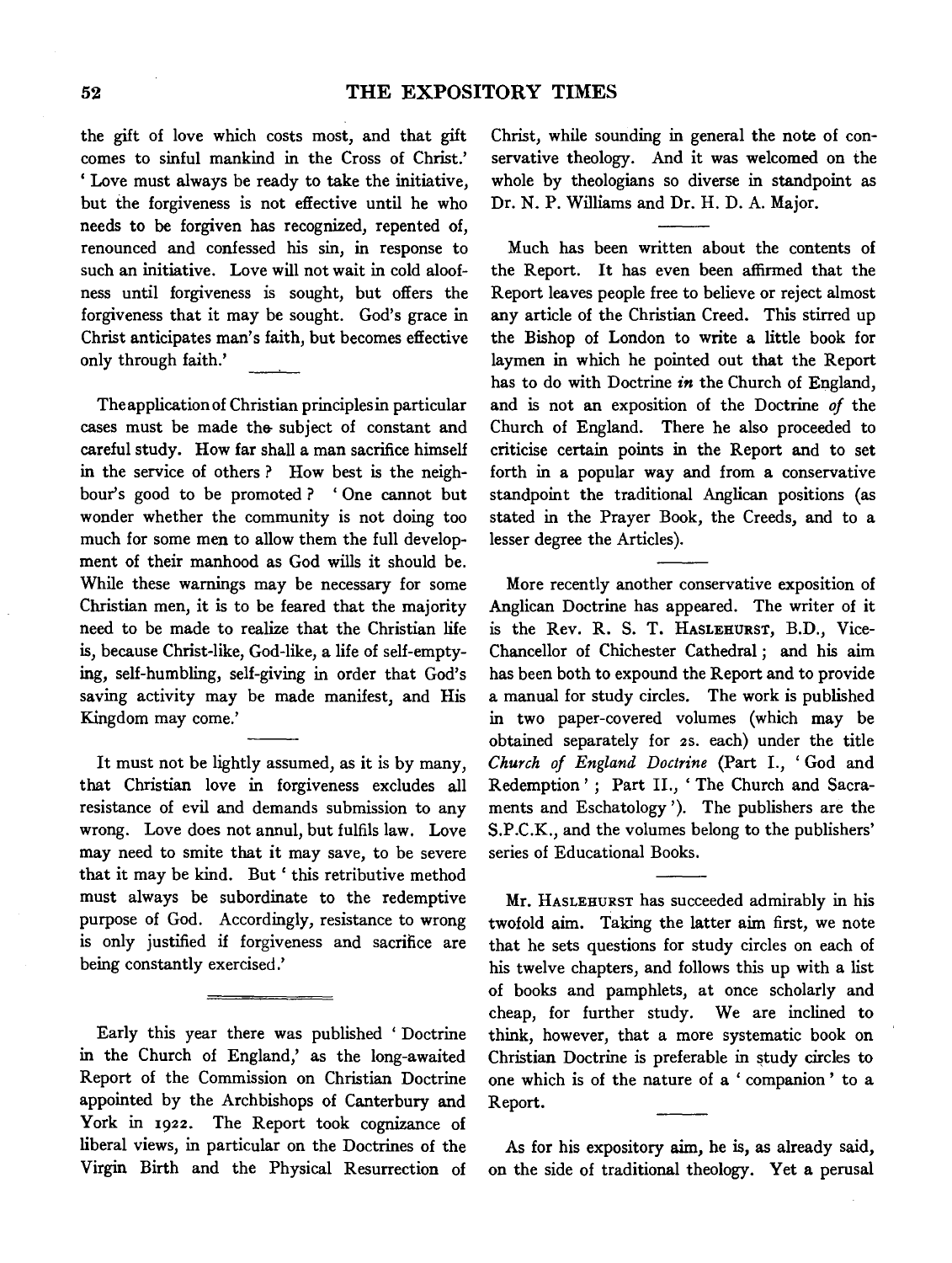of his book shows that he is alive to modem positions and no partisan of a one-sided Anglicanism. The book has also the merit of amplifying in popular terms and with simple illustrations (some of which may, however, offend some minds) the doctrinal statements of the Report.

Let us give his views on certain points. He would retain the Thirty-nine Articles in their present form, even though they represent the mind of the Church of England on matters which were much debated in the sixteenth century, but which are, in some cases, of purely academic interest to-day. His reason is that they were worded so as to be ' comprehensive,' in the sense of keeping wide the door of a National Church, and that it is better they should receive a ' general assent ' from the clergy than that new and more up-to-date, but more constrictive, formularies should be devised.

On the subject of miracles he adopts the newer standpoint in Christian Apologetics, not the standpoint of the 'Evidential School,' who found evidence in miracles of the truth of Christianity : ' It is not miraculous that the world's great Miracle should have wrought miracles. It would rather have been miraculous had He not done so. Yet He was not miraculous because He did miraculous things : He did miraculous things because He was miraculous.'

On the subject of the Resurrection of Jesus the writer's orthodoxy is clearly expressed. But he is not unwilling to go out of his way to make a present to the liberal critics of a rationalistic theory. After reviewing rationalistic theories of the Empty Tomb he says that (if the miraculous were conceded to be impossible) a simple explanation would be that the earthquake on the Day of the Crucifixion may have caused a fissure into which our Lord's body disappeared, the tomb subsequently recovering its previous shape (more or less) and the stone rolling away.

There is a modem tone in Mr. HASLEHURST's insistence that belief in the Trinity is the result of

an experience, and its doctrine an attempt to put that experience into words. Let a man live the Christian life, he says, and share in the fellowship of those who live it, singing their hymns and praying their prayers, and he will generally come to find that the formulæ in which, however inadequately, they have tried to express their convictions are not barren and soulless abstractions, with no bearing on life and its problems, but verbal approximations to spiritual truths.

An exclusive or narrow use of the term ' Catholic ' is deprecated : '" Catholic " is not the opposite of " Protestant," as is proved by the fact that 1400 years lie between the births of the two words in their religious sense. The opposite of " Catholic " is " heretic," the opposite of " Protestant " is " papist.'' ' Deprecated also is ' devotions ' before the Reserved Elements at a public service : ' A Bishop may consider that he has a right to go behind the Prayer Book and permit Reservation for the sick, on the ground that modem conditions, unforeseen in 1662, render it in some cases almost necessary to revert to what was the custom in the earliest days, but that it is a more serious matter if he permits what is of comparatively modem growth, and is taken from the usage of another communion.'

One other point. It is Mr. HASLEHURST's opinion· that without belief in some kind of purgatorial state Prayer for the Departed is redundant. If the departed are in perfect joy and felicity, they plainly do not need our prayers. The Church of England, however, permitted prayers for the departed during the war against Napoleon and again during the Boer war ; but as such prayers are based on the conception that the soul passes through a further stage of development in the hereafter (a conception refuted by many 'Evangelicals '), it is better to leave them, unless in times of very general mourning, to the private devotions of individuals.

Hindus, in one of his best-known works, traces the collapse of Russia after the War, and the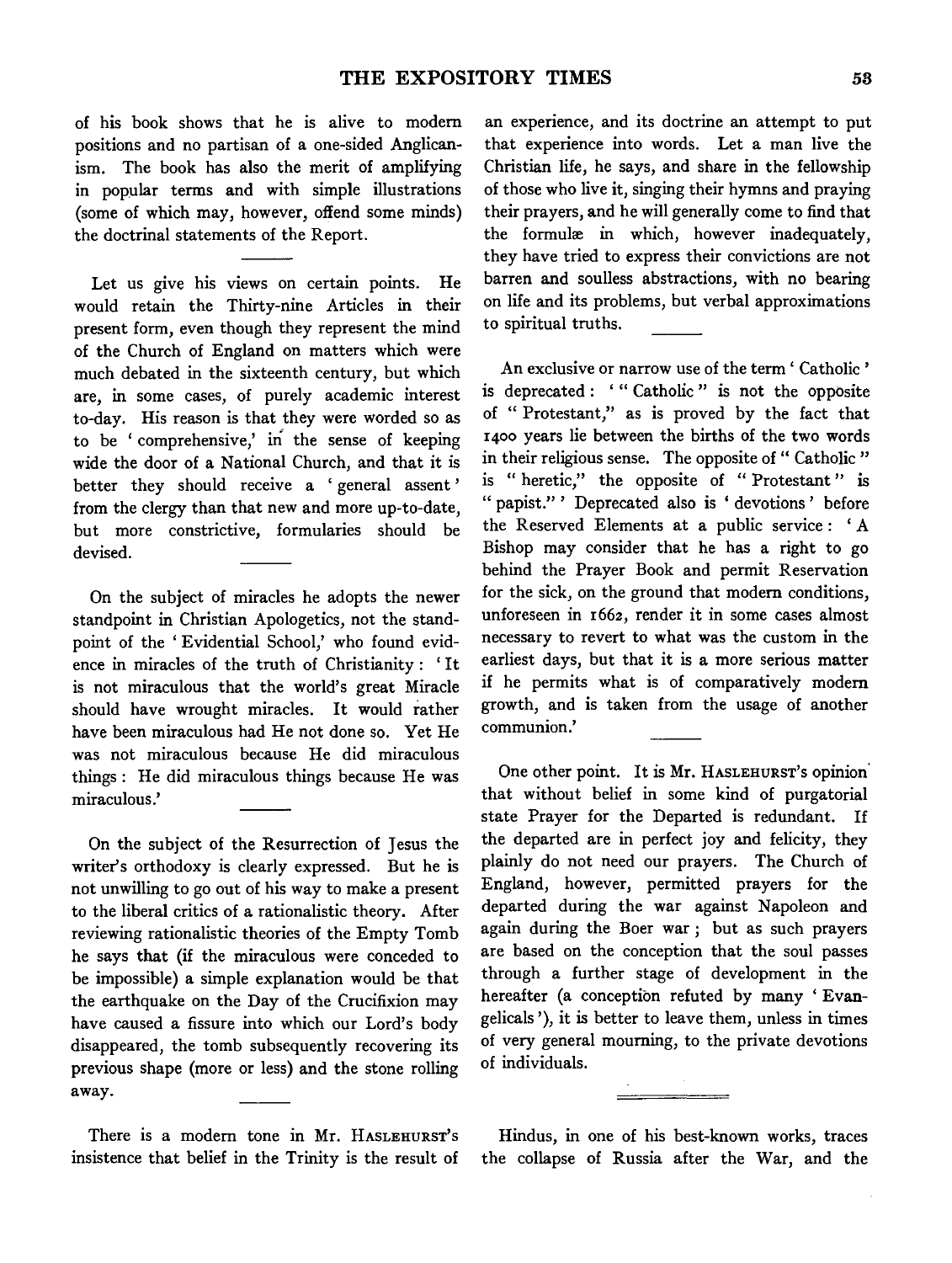triumph of Bolshevism, largely to the deadness of the Russian Orthodox Church. And this has become a commonplace. We have most of us had the idea that there was practically no religion in Russia except a kind of ritualism from which all vitality and reality had long since fled. One should perhaps suspect such generalizations. And certainly this one is far from reliable in view of the facts disclosed in a rather remarkable book on Russian life and religion just published- $The$ *Humiliated Christ in Modern Russian Thought,* by Nadejda GORODETZKY, B.Litt. (S.P.C.K.; 7s. 6d. net).

The book is interesting because of the light it throws on the inner life of pre-War Russia, not only its religion and theology but its literature also. And the most interesting thing that emerges from the writer's review is that the key to all Russian thought and literature is to be formed in one word, *kenosis.* We restrict this term to its theological application in the case of the self-emptying of Christ. But there is no such restriction in Russian thinking. It applies to life and literature as much as to the Person of Christ. ' Long before Russian thought was mature enough to face the doctrine of *kenosis,* the attention of the Russian people was struck by the evangelical call to meekness, poverty, humility, and obedience.' This type of character was widely represented whether in history, literature, or devotion. It is a constant feature in all forms of Russian thought. One of the most famous of its writers says that ' the exterior form of a slave in which we found our nation, the pitiful condition of Russia in economic and other domains, far from being a contradiction of her vocation, rather confirms it.'

Her vocation was to present to the world a kenotic type of life. The call of the highest free activities of the human spirit--thought, science, art, and so-called civilization-is to *serve* the gradual incarnation of the Christian ideal in human society. This ideal was taken from the Gospels and was regarded as having nothing to do with riches or power. Poverty was regarded with respect. Simplicity of life was the true aim. Luxury or even comfort was felt to be an ' unlawfulness,' not only from the religious point of view but from the moral and social. ' A Russian respects the rags of a fool for Christ's sake more than the golden brocade of a courtier.'

Tolstoy was not the only one to take the gospel teaching at its face value. 'When a man is called of God, the evil of riches is then revealed ' is a characteristic saying. Poverty and wealth are neutral in themselves, but wealth can be used according to Christianity only in one way: by complete distribution of it, not by exercises of charity. It is not Socialist theory that lies behind this, but the conviction that the absolute of Christ's Commandments creates the spirit of self-sacrifice which led Christ to His Cross. And so a Russian writer (Tareev) claims that, poor and insignificant as their literature is in history and philology and other sciences ' the problem of the very nature of Christianity is faced in its depth'; and that even their secular literature therefore is filled with compassion for the toiling and the humble.

Thus Russian life and literature were dominated by the kenotic ideal long before this thought came into theology. But into theology it did come. And the whole history of Christ as the Godman became inspired by the same idea. It was, of course, the very meaning of the Incarnation. This is a familiar field to us in the West. But a word or two may be spared for the Russian way of regarding it. The Incarnation was not due to man's sin. It was 'an original good will of God which existed before the creation of the world as its basis and aim.'

The Incarnation is not merely a *means* of redemption but its highest achievement. The goal of the divine purpose is to unite all the heavenly and the earthly world under one head, Christ. Russian theologians go into great detail as to the act of self-limiting which took place in the Incarnation. The theory of the two natures rules all their thinking, and it is pursued with great subtlety. The *kenosis* is not, however, a matter only of the *act* of God in Incarnation. It applies to all the